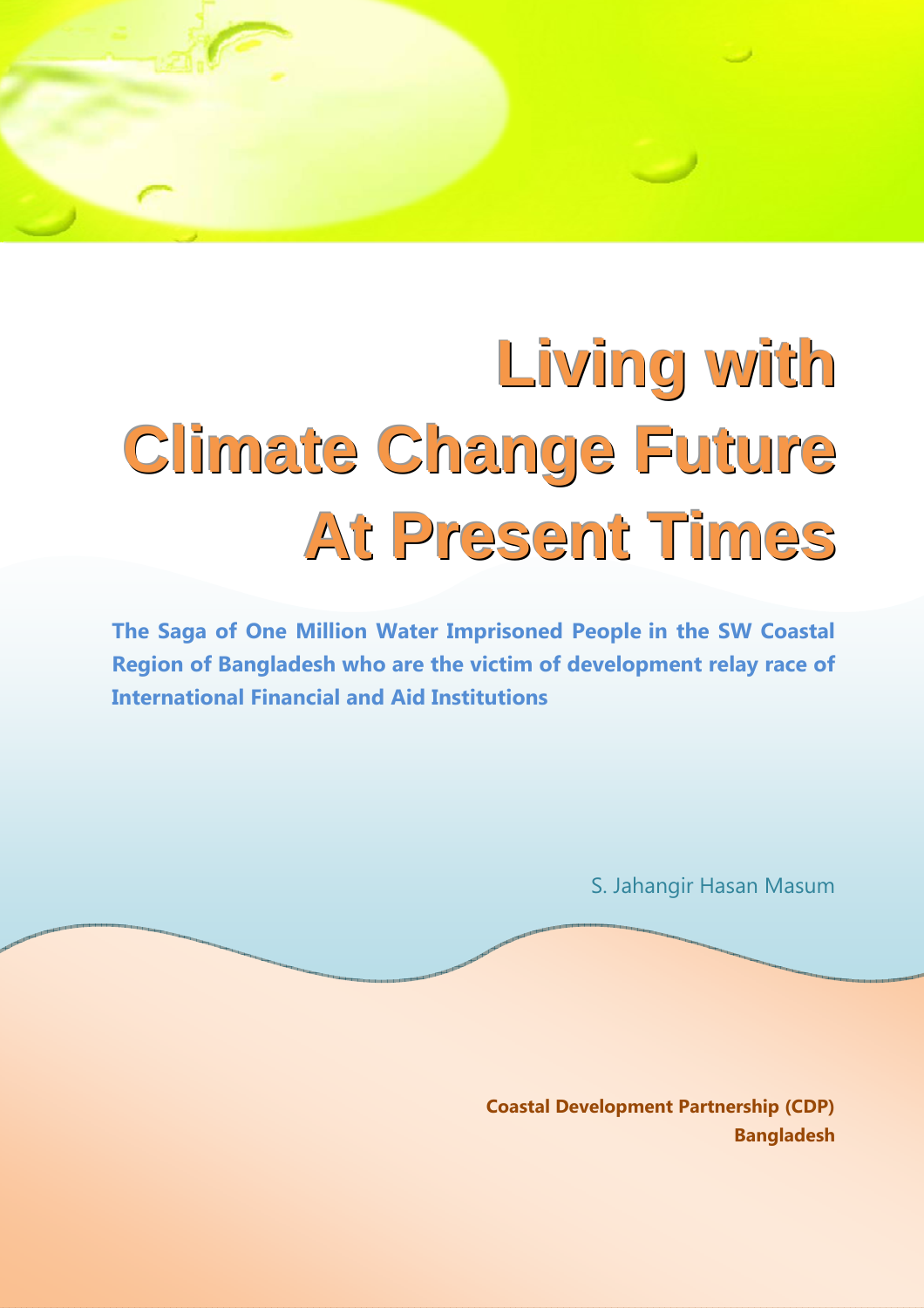Living with Climate Change Future at Present Times The Saga of One Million Water Imprisoned People in the SW coastal Region of Bangladesh

#### S. Jahangir Hasan Masum



Around one million people are living in a water imprisoned condition as a consequence of waterlogging in the SW coastal region in Bangladesh. Moreover, five million people along with Biodiversity of the Sundarban ecosystem are also in endangering state due to increasing trend of water logging and salinity encroachment. Waterlogging has been consistently reducing control of the coastal poor over wetland resources, both in terms of access and use. Most of the water imprisoned people were part of the wetland community. Water-logging has created an avenue

for the outsider rich people for monoculture of shrimp depriving the community access to wetlands. Even to keep the wetland community away from the wetlands, some of the corrupted government officials re-classified the wetlands to water-body and leased those out to outsider riches for shrimp farming which is unethical and illegal (Water-body is lease-able common resources as per the government policy but the natural wetlands can not be leased out). As a consequence, it is intensifying the livelihood vulnerability of the 6 million rural poor of the SW coastal region in Bangladesh.

#### **Introduction**

 $\overline{a}$ 

Any broad environmental change like climate change can be a significant factor that undermines human well-being and marginalized people are likely to vulnerable for such environmental change (McCarthy et. al, 2001<sup>1</sup>, Matthew, 2001<sup>2</sup> and Najam, 2003<sup>3</sup>). Climate change may also undermine capacity of the government to support people to sustain livelihoods (Barnett, and Adger,  $2005<sup>4</sup>$ ). Climate change may undermine human security by reducing access to, and the quality of, natural resources that are important to sustain livelihoods.

<sup>&</sup>lt;sup>1</sup> McCarthy, J., Canziani, O.,Leary, N., Dokken, D. and White, K. (Eds). 2001. Climate Change 2001: Impacts, Adaptation & Vulnerability. Cambridge University Press: Cambridge.<br><sup>2</sup> Matthew, R. 2001. 'Environmental Stress and Human Security in Northern Pakistan', Environmental Change and Security Project Report 7:

<sup>21-35&</sup>lt;br><sup>3</sup> Najam, A. 2003. 'The Human Dimensions of Environmental Insecurity: Some Insights from South Asia', Environmental Change and

Security Project Report 9: 59-74

<sup>4</sup>Barnett, J and Adger, N, 2005: Security and Climate Change: Towards an Improved Understanding, Paper presented at an International Workshop " Human Security and Climate Change" Holmen Fjord Hotel, Asker, near Oslo, 20–21 June 2005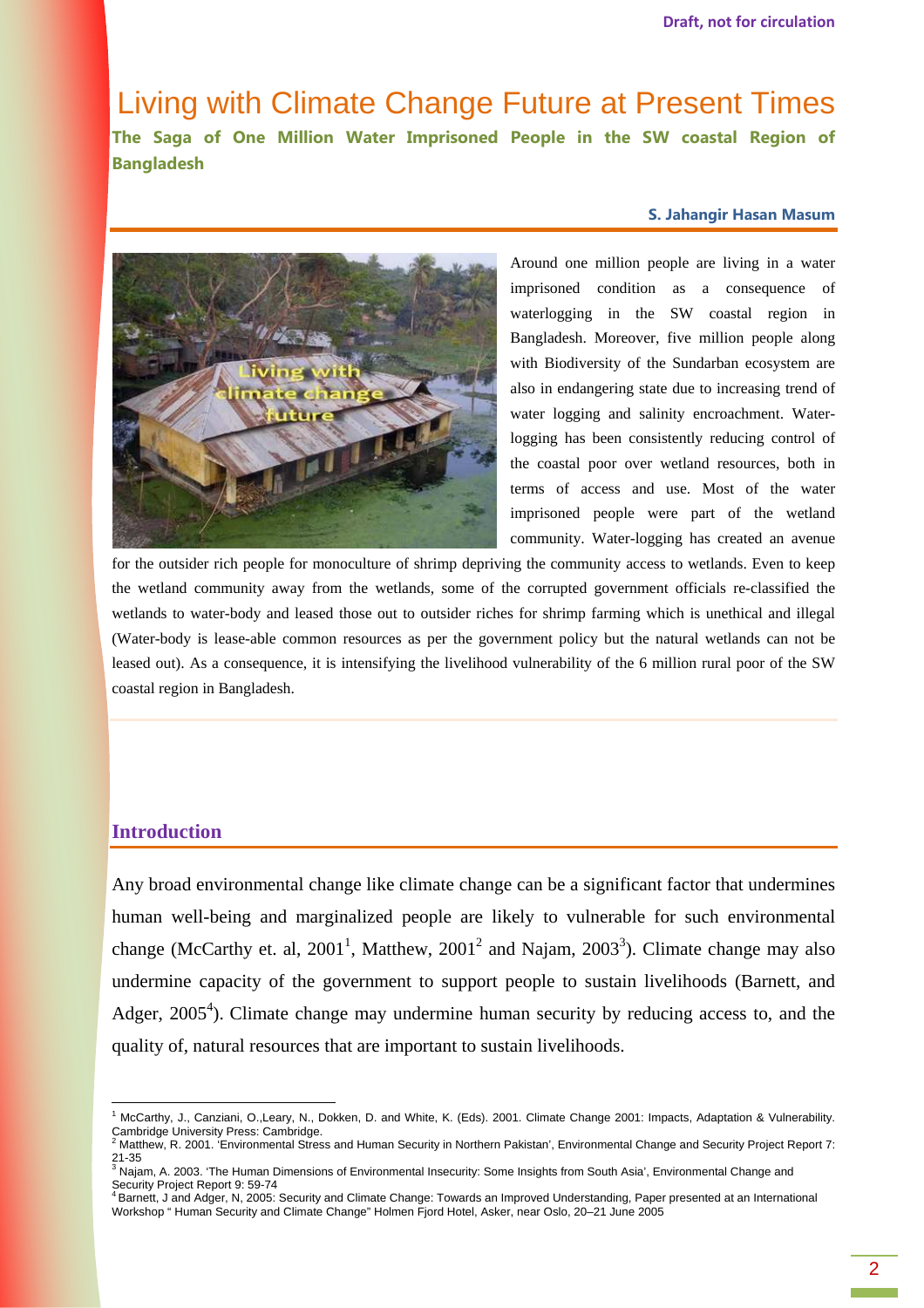Many researchers have recognized that due to financial limitations, research output in developing countries often remains unpublished and consequently "lost" from the international knowledge bases (Gibbs, 1995<sup>5</sup>). The temperatures of the last half century are unusual in comparison with those of at least the previous 1300 years. Over the last 100 years (1906–2005), global temperature has increased by 0.74°C. The global average temperature is expected to increase by about  $0.2^{\circ}$ C per decade over the next two decades<sup>6</sup>. The atmospheric concentration of carbon dioxide is now far higher than in the last 650 000 years and has been growing faster in the last ten years than it has been since the beginning of continuous measurements around 1960<sup>7</sup>. Global average sea level is expected to rise by 18 to 59 cm by the end of the  $21<sup>st</sup>$  century.

The Food and Agriculture Organisation (FAO) has estimated that climate change could cost 65 developing countries about 280 million tons in lost cereal production, equivalent to about 16 percent of agricultural output<sup>8</sup>. Across the developing world, climate change could potentially reduce the amount of rain-fed land by 11 percent by 2080. A United States Department of Agriculture study indicates that initially staple crop yields may rise but, as temperature increases beyond 1.2 degrees, yields will begin to decrease<sup>9</sup>.

The UNFCCC recognizes that the concerted efforts of nations are essential to slow climate change. While an estimated 1.6 billion people in developing countries do not have access to electricity, do not enjoy modern energy services<sup>10</sup> and do not emit large amounts of greenhouse gases (in stark contrast to communities in industrialized nations), their energy and development needs still need to be met.

Climate change impacts can be considered as a function of severity and importance of the affected resource, timing of significant or noticeable impacts and certainty of climate change or the pattern of the climate change itself. Climate change will have a great impact on food systems and jeopardize food security in many regions. Climate change will disproportionately affect the world's poor, approximately two thirds of whom are women.<sup>11</sup> Women and children are most vulnerable to hunger related deaths and illness which would be indirectly exacerbated by climate change through increasing food and water shortages. The United Nations Environment Program estimate that climate change related disasters could be costing the world US\$300 billion within a few decades<sup>12</sup>. Climate change presents significant threats to achieving all of the Millennium Development Goals, particularly those related to eliminating poverty and hunger and promoting environmental sustainability $^{13}$ .

<sup>&</sup>lt;sup>5</sup> Gibbs, W.W. 1995. Lost Science in the Third World. Scientific American 273, 76-83<br><sup>6</sup> IPCC, 2007: "*Fourth Assessment Report (AR4),* Intergovernmental Panel on Climate Change (IPCC), 2007

<sup>7</sup> http://www.greenfacts.org/en/climate-change-ar4/index.htm

<sup>&</sup>lt;sup>8</sup> http://www.planetark.com/dailynewsstory.cfm/newsid/31554/story.htm

<sup>&</sup>lt;sup>9</sup> http://www.ers.usda.gov/publications/aib765/aib765-8.pdf<br><sup>10</sup> International Energy Agency (2002) World Energy Outlook 2002: Chapter 13, Energy and Poverty, Paris.

<sup>11</sup>Friends of the Earth Australia, 2003, "Changing the future of the world's poor?" http://www.foe.org.au/download/future\_poor.pdf <sup>12</sup> http://www.unep.org/Documents.multilingual/Default.asp?DocumentID=192&ArticleID=2758

<sup>13</sup> http://www.undp.org/climatechange/adap01.htm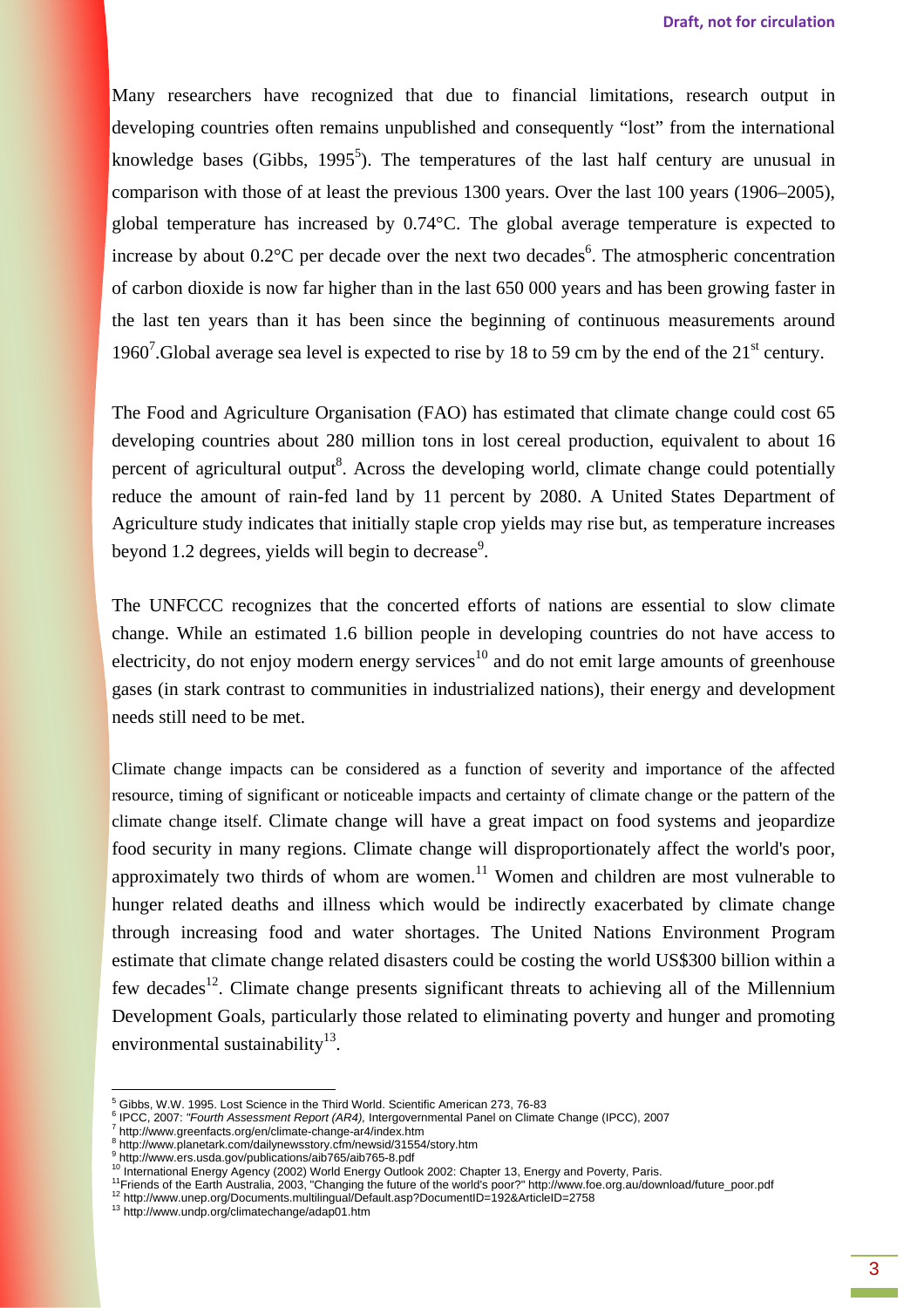Climate change is anticipated to have far reaching effects on the sustainable development of developing countries including their ability to attain the United Nations Millennium Development Goals by 2015 (United Nations  $2007<sup>14</sup>$ ). The best estimates indicate that the Earth could warm by 3° C by 2100. Projected sea level rise could flood the residence of millions of people living in the low lying areas of South, Southeast and East Asia such as in Viet Nam, Bangladesh, India and China (Wassmann *et al.* 2004<sup>15</sup>, Stern 2006<sup>16</sup>, Cruz *et al.* 2007<sup>17</sup>). In Asia, the principal impacts of climate change on health will be on epidemics of malaria, dengue, and other vector-borne diseases (Martens *et al.* 1999<sup>18</sup>). Throughout Asia one billion people could face water shortage leading to drought and land degradation by the 2050 (Christensen *et al*. 2007<sup>19</sup>. Cruz *et al.* 2007<sup>20</sup>). 30 percent of coral reefs could be lost in the next 10 years (Cruz *et al.* 2007<sup>21</sup>). The loss may be as high as 88 per cent (59 per cent of global) in the next 30 years (Sheppard 2003<sup>22</sup>; Wilkinson 2004<sup>23</sup>).

Climate change may have a negative impact on the State's ability to create opportunities and provide important freedoms for people, as well as its capacity to adapt and respond to climate change itself. As the incidence and magnitude of events such as droughts, floods and island inundation increase, there could be large scale demographic responses, such as increased migration and threats to the sovereignty of some small island States.

Generally, water logging occurs due to continuous rainfall for several days. The reasons of the water logging are poor drainage system, siltation of the river, excessive rain or tidal bore. However, the waterlogging condition in the coastal region manifests the intellectual anarchy in the name of policy, The waterlogged areas of the SW coastal region could be considered as the ideal natural laboratory for realizing post-holocaust life after sea-level rise situation as a consequence of climate change. Although the term 'waterlogged" is used in existing literatures, we used the term "water imprisoned" because the waterlogging situation mainly evolved through and still maintained by the anthropogenic factors in the name of so called "national development" by IFIs (USAID, World Bank, ADB and IMF etc) prescriptions.

<sup>&</sup>lt;sup>14</sup> UN. 2007. The Millennium Development Goals Report, United Nations. New York. http://www.un.org/millenniumgoals/pdf/mdg2007.pdf <sup>15</sup> Wassmann R, Nguyen Xuan Hien, Chu Thai Hoanh and To Phuc Tuong. 2004. Sea Level Rise Affecting the Viet Namese Mekong Delta:

Water Elevation in the Flood Season and Implications for Rice Production, *Climatic Change*. 66(1-2): pp. 89 –107.<br><sup>16</sup> Stern N. 2006. The Stern Review on the Economics of Climate Change. HM Treasury, UK. Cambridge Univers

<sup>&</sup>lt;u>treasury.gov.uk/independent\_reviews/stern\_review\_economics\_climate\_change/sternreview\_index.cfm</u><br><sup>17</sup> Cruz R V, Harasawa H, Lal M, Wu S, Anokhin Y, Punsalmaa B, Honda Y, Jafari M, Li C and Huu Ninh N. 2007. Asia. Climate 2007: Impacts, Adaptation and Vulnerability. Contribution of Working Group II to the Fourth Assessment Report of the Intergovernmental Panel on Climate Change, Parry M L, Canziani O F, Palutikof J P, van der Linden P J and Hanson C E (eds). Cambridge University Press. Cambridge, UK. pp. 469 – 506.<br><sup>18</sup> Martens P, Kovats R S, Nijhof S, de Vries P, Livermore M T J, Bradley D J, Cox J and McMichael A J. 1999. Climate change and future

populations at risk of malaria. Global Environmental Change. 9: pp. S89 –S107.

<sup>19</sup> Christensen J H, Hewitson B, Busuioc A, Chen A, Gao X, Held I, Jones R, Kolli R K, Kwon W-T, Laprise R, Magaña Rueda V, Mearns L, Menéndez C G, Räisänen J, Rinke A, Sarr A and Whetton P. 2007. Regional Climate Projections. In: Climate Change 2007: The Physical Science Basis. Contribution of Working Group I to the Fourth Assessment Report of the Intergovernmental Panel on Climate Change [Solomon S, Qin D, Manning M, Chen Z, Marquis M, Averyt K B, Tignor M and Miller H L (eds)]. Cambridge University Press. Cambridge, United Kingdom and New York, NY, USA<br><sup>20</sup> Cruz R V, Harasawa H, Lal M, Wu S, Anokhin Y, Punsalmaa B, Honda Y, Jafari M, Li C and Huu Ninh N. 2007. Asia. Climate Change

<sup>2007:</sup> Impacts, Adaptation and Vulnerability. Contribution of Working Group II to the Fourth Assessment Report of the Intergovernmental Panel on Climate Change, Parry M L, Canziani O F, Palutikof J P, van der Linden P J and Hanson C E (eds). Cambridge University Press. Cambridge, UK. pp. 469 – 506.<br><sup>21</sup> Cruz R V, Harasawa H, Lal M, Wu S, Anokhin Y, Punsalmaa B, Honda Y, Jafari M, Li C and Huu Ninh N. 2007. Asia. Climate Change

<sup>2007:</sup> Impacts, Adaptation and Vulnerability. Contribution of Working Group II to the Fourth Assessment Report of the Intergovernmental Panel on Climate Change, Parry M L, Canziani O F, Palutikof J P, van der Linden P J and Hanson C E (eds). Cambridge University Press. Cambridge, UK. pp. 469 – 506.<br><sup>22</sup> Sheppard C R C. 2003. Predicted recurrences of mass coral mortality in the Indian Ocean. *Nature*. 425: pp. 294 – 297.

<sup>23</sup> Wilkinson C. 2004. Status of Coral Reefs of the World: 2004, V. 1. Australian Institute of Marine 5 Science. Townsville, Australia. 302pp.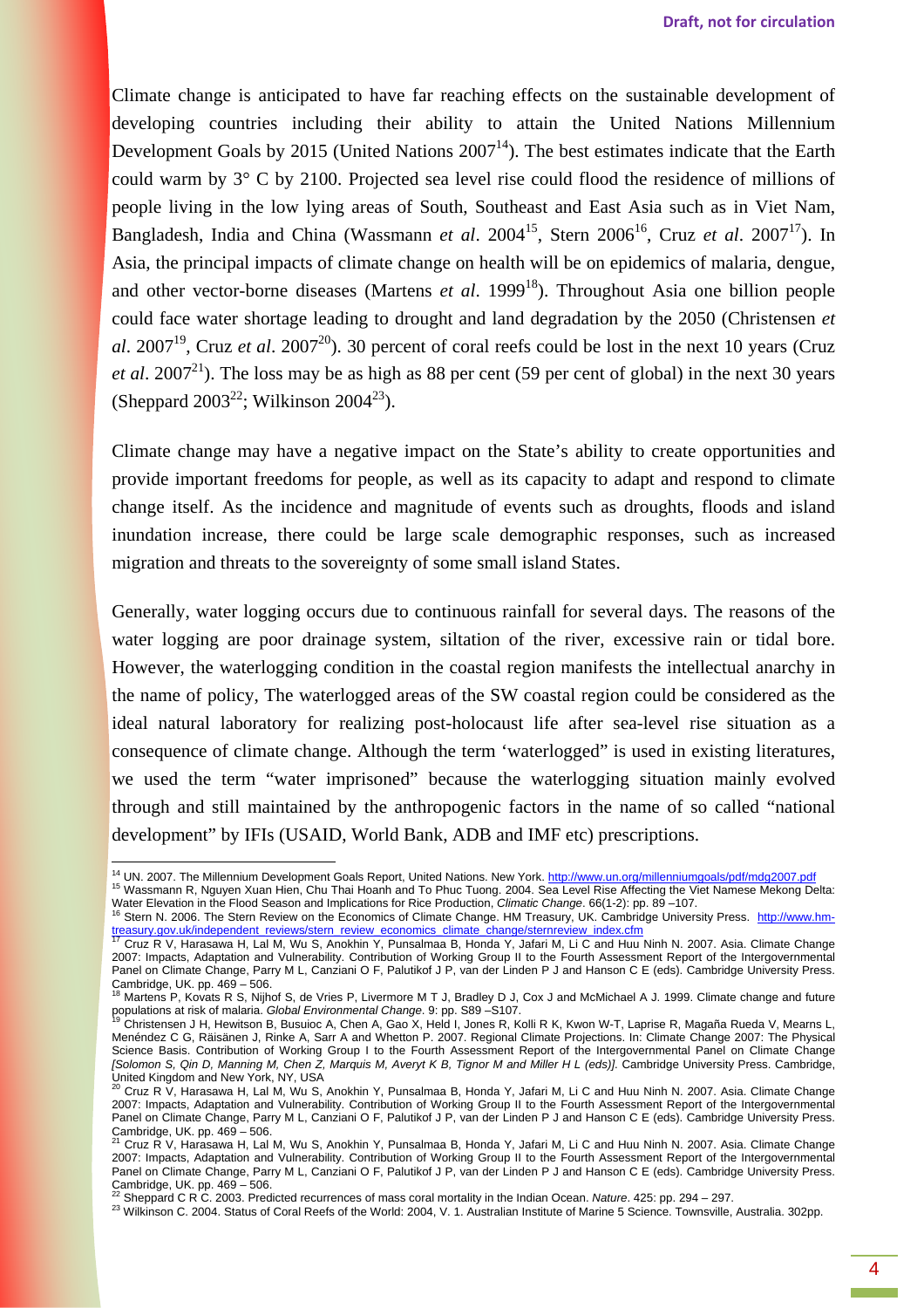### **Coasts of Bangladesh: Global Significance and climate change risks**

Climate change is a global problem that affects us all. But communities in developing countries are likely to suffer most from the negative impacts of climate change<sup>24</sup>. In Global context, Bangladesh holds **the longest natural beach of the world** (the southeast coast of Bangladesh) and the Sundarbans; the **largest single block mangrove ecosystem in the world, UNESCO world heritage site, Ramsar Wetlands** (the southwestern coast of Bangladesh). In the case of Bangladesh, IPCC projections warn of increasing temperatures (Table 1), greater rainfall variability, stronger and more frequent cyclones and sea storms, enhanced sea-level rise, and coastal erosion for Bangladesh. Any impact on these coasts could have dramatic consequences for the Bangladesh economy and also for the global ecological heritage.

| Table 1: Climate Change Scenarios for Bangladesh in 2030 and 2050 |                       |                        |                   |                    |  |
|-------------------------------------------------------------------|-----------------------|------------------------|-------------------|--------------------|--|
| Year                                                              | <b>Sea Level Rise</b> | <b>Temperature</b>     | <b>Changes In</b> |                    |  |
|                                                                   |                       | <i><b>Increase</b></i> | 1990 (%)          | <b>Evaporation</b> |  |
| 2030                                                              | 30                    | $+0.7$ in monsoon      | -3 in winter:     | $+0.9$ in winter   |  |
|                                                                   |                       | $+1.3$ in winter       | +11 in monsoon    | +15.8 in monsoon   |  |
| 2050                                                              | 50                    | $+1.1$                 |                   |                    |  |

All the previous Intergovernmental Panel on Climate Change (IPCC) impact assessments recognized Bangladesh as one of the most susceptible to the negative impacts of climate change. According to IUCN, the case of Bangladesh is unique in the climate change context as this country will eventually face the multidimensional appearance of climate change such as flood, cyclone, sea level rise, drainage congestions, salinity, drought etc. Although UNESCO has recognized long age about the importance of assimilation of scientific and technological information as well as communicable form of knowledge is prerequisite for socio-economic development in developing countries (UNESCO,  $1982^{25}$ ), the rate of progress on such context is yet very slow in Bangladesh.

| Table 2: Impact of Changes in Climatic elements and sea-level Rise on Bangladesh                                                      |                   |                           |                              |                                   |
|---------------------------------------------------------------------------------------------------------------------------------------|-------------------|---------------------------|------------------------------|-----------------------------------|
| <b>Changes in Climatic</b>                                                                                                            | Vulnerable region | Primary                   |                              | <b>Impacts</b>                    |
| elements and sea-level Rise                                                                                                           | of Bangladesh     | Change                    | Primary                      | Secondary                         |
| $0.5^{\circ}$ C - $2^{\circ}$ C (10 -to-45cm                                                                                          | <b>Bangladesh</b> | Inundation of about       | <b>Loss of Plant species</b> | Economic loss                     |
| sea-level rise)                                                                                                                       | <b>Sundarbans</b> | 15% $(-750 \text{ km}^2)$ | Loss of wild life            | <b>Exacerbated insecurity and</b> |
|                                                                                                                                       |                   | Increase in salinity      |                              | loss of employment                |
| $\sim$ 2 <sup>0</sup> C (5 to 10% rainfall; 45cm                                                                                      | Bangladesh        | about 23-29%              | Change in food depth         | Risk of life and property         |
| sea-level rise)                                                                                                                       | Lowlands          | increase in extent of     | category                     | Increased health problems         |
|                                                                                                                                       |                   | inundation                | Change in monsoon rice       | Reduction in rice yield           |
|                                                                                                                                       |                   |                           | cropping pattern             |                                   |
| Source: IPCC 2001, Climate Change 2001: Impacts, Adaptation and Vulnerability, Technical summary. A report of working group II of the |                   |                           |                              |                                   |
| Intergovernmental Panel on Climate Change (IPCC)                                                                                      |                   |                           |                              |                                   |

**Table 2: Impact of Changes in Climatic elements and sea-level Rise on Bangladesh** 

The coastal region of the country where mean elevations are within 1 to 3 meter are identified as the most vulnerable part due to climate change. Coastal area encompasses majority of the heavy industries, sea ports, and major tourist spots in Bangladesh.

<sup>&</sup>lt;sup>24</sup> Jarraud, M (2003) Climate change and global energy needs: A 21st century perspective, World Meteorological Organization in Renewable Energy 2003, World Renewable Energy Network (affiliated to UNESCO), Sovereign Publications Ltd., London.<br><sup>25</sup> UNESCO. 1982. Draft medium-term plan (1984-1989). Second part, VII. Information systems and access to knowledge.

Conference Fourth Extraordinary Session, Paris.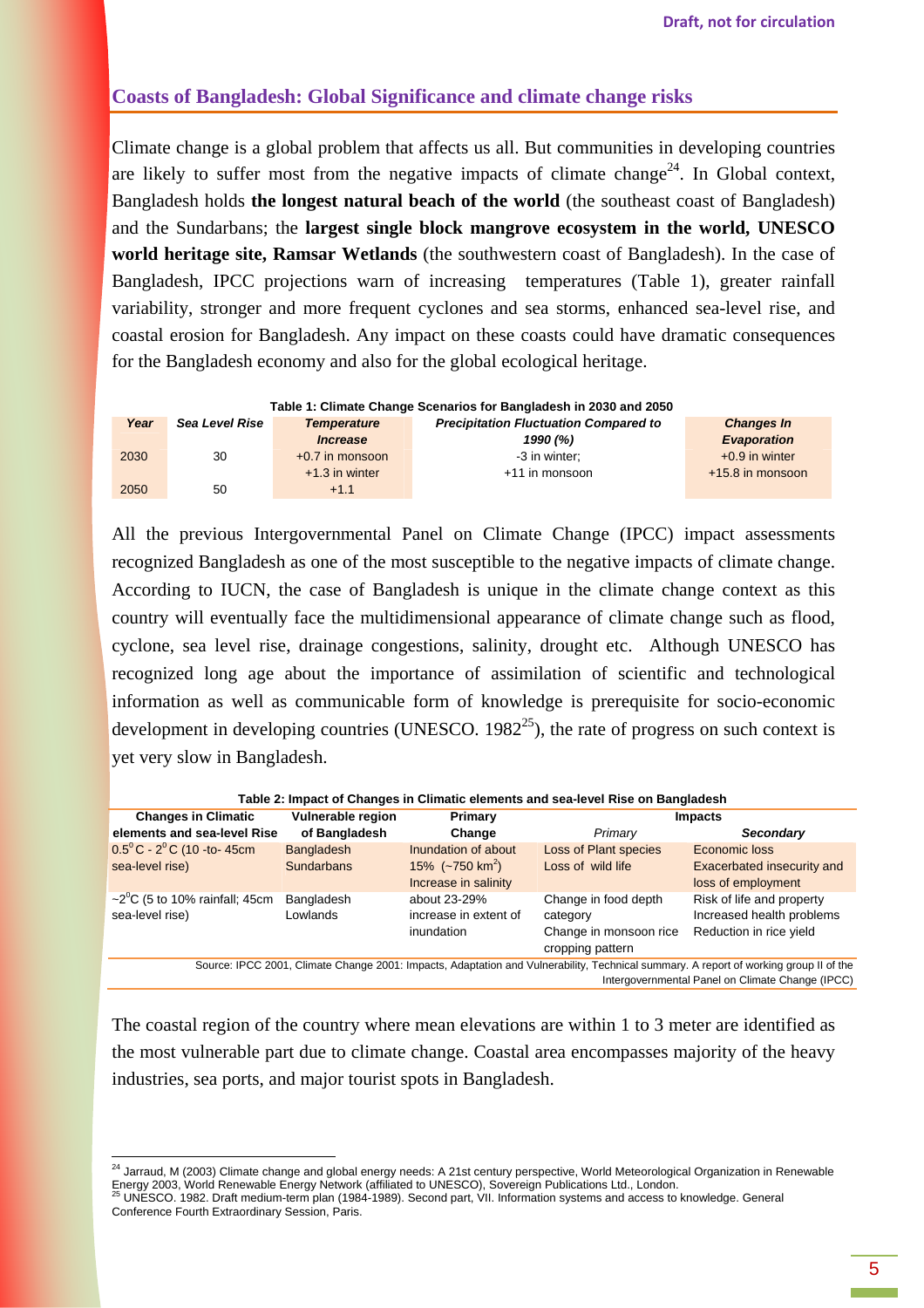In the last 4-5 years, people have been experiencing change in rainfall pattern, such as excessive, irregular and prolonged heavy rainfall in the beginning of monsoon and reduced rainfall during the peak season (IUCN,  $2003^{26}$ ). UNDP's Comprehensive Disaster Management Program (CDMP) lists climate change as a serious component of Bangladesh's vulnerability to natural hazards. Approximately 20 percent of the country and millions of people experiences normal annual flooding. A 67 cm sea level rise could inundate all of the Sundarbans. Even a 25 cm sea level rise would result in a 40% mangrove loss (Smith, Rahman, & Mirza, 1998<sup>27</sup>). A 1 m rise in sea level would inundate 20% of Bangladesh's total land, directly threatening 14% of the country's population with inundation (IPCC 2001<sup>28</sup>). A study has shown that Bangladeshis are aware that the climate is indeed changing, they may not understand why, but they are interested in learning how to adapt (IUCN Bangladesh  $2004^{29}$ ).

According to UNFPA's report "State of the World Population-2005", Bangladesh's population is about 141.8 million and projected to grow to 242.9 million by the year 2050. The per capita availability of land, particularly for agricultural production is .07 hectares (2001 estimate). It is anticipated that the consequences of climate change will increase livelihood insecurity, malnutrition, unemployment, lack of safe drinking water and water-borne diseases in Bangladesh and about one third of the population would be vulnerable to climate change and sea level rise. Given the contribution of agriculture to the livelihoods of general people of the country and its dependence on climate regime, any significant change in climate regime can have far reaching impacts on the overall socio-economic system of Bangladesh.

#### **Global and national Significance of the Southwest Coastal Region of Bangladesh**

The Southwest coastal region of Bangladesh is a flat, low lying, deltaic tidal flood plain having an elevation of one meter or less above sea level and encompasses 6 southwest coastal districts which are Khulna, Satkhira, Bagerhat, Gopalgonj, Narail and Jessore. This region covers approximately 10.5% (15118  $km^2$ ) geographic entity of the Bangladesh and more than 10 million people lives in this region.

| Table: 3: General Information of South West Coastal Region of Bangladesh       |                |              |                   |                   |  |
|--------------------------------------------------------------------------------|----------------|--------------|-------------------|-------------------|--|
| <b>District</b>                                                                | Upazilla/Thana | <b>Union</b> | <b>Population</b> | Area (Square. Km) |  |
| Khulna                                                                         | 14             | 71           | 2357940           | 4032.5            |  |
| <b>Bagerhat</b>                                                                | 9              | 77           | 1516820           | 3238.2            |  |
| <b>Satkhira</b>                                                                |                | 79           | 1854120           | 3207.7            |  |
| <b>Jessore</b>                                                                 | 8              | 92           | 2469680           | 2315.9            |  |
| Narail                                                                         |                | 37           | 694900            | 901.3             |  |
| Gopalgonj                                                                      | 5              | 68           | 1151800           | 1422.7            |  |
| Total                                                                          | 47             | 424          | 10036260          | 15118.3           |  |
| $\sim$<br>$\sim$ $\sim$ $\sim$ $\sim$ $\sim$ $\sim$ $\sim$ $\sim$<br>$- \cdot$ |                |              |                   |                   |  |

Source: Flood 2004: South West Coast also Flooded, CDP, 2004, Page-14

The Sundarbans, the single largest block of mangrove forest in the world, is situated here. Mangrove forests across the world are not particularly diverse in terms of their floristic composition. However, Sundarban Mangrove Forest is the largest national natural museum of

<sup>&</sup>lt;sup>26</sup> IUCN Bangladesh, 2003: Bangladesh National Dialogue on Water and Climate: Local Consultative Report.

<sup>27</sup> Smith, J.B., A. Rahman, and M.Q. Mirza. 1998. Considering Adaptation to Climate Change in the Sustainable Development of

Bangladesh. Report to The World Bank by Stratus Consulting Inc. Boulder, CO.<br><sup>28</sup> IPCC 2001, Climate Change 2001: Impacts, Adaptation and Vulnerability, Technical summary. A report of working group II of the

Intergovernmental Panel on Climate Change (IPCC)<br><sup>29</sup> IUCN Bangladesh 2004: Strategy for Adaptation: Coping With Climate Change and Climate Variability. Dhaka, Bangladesh.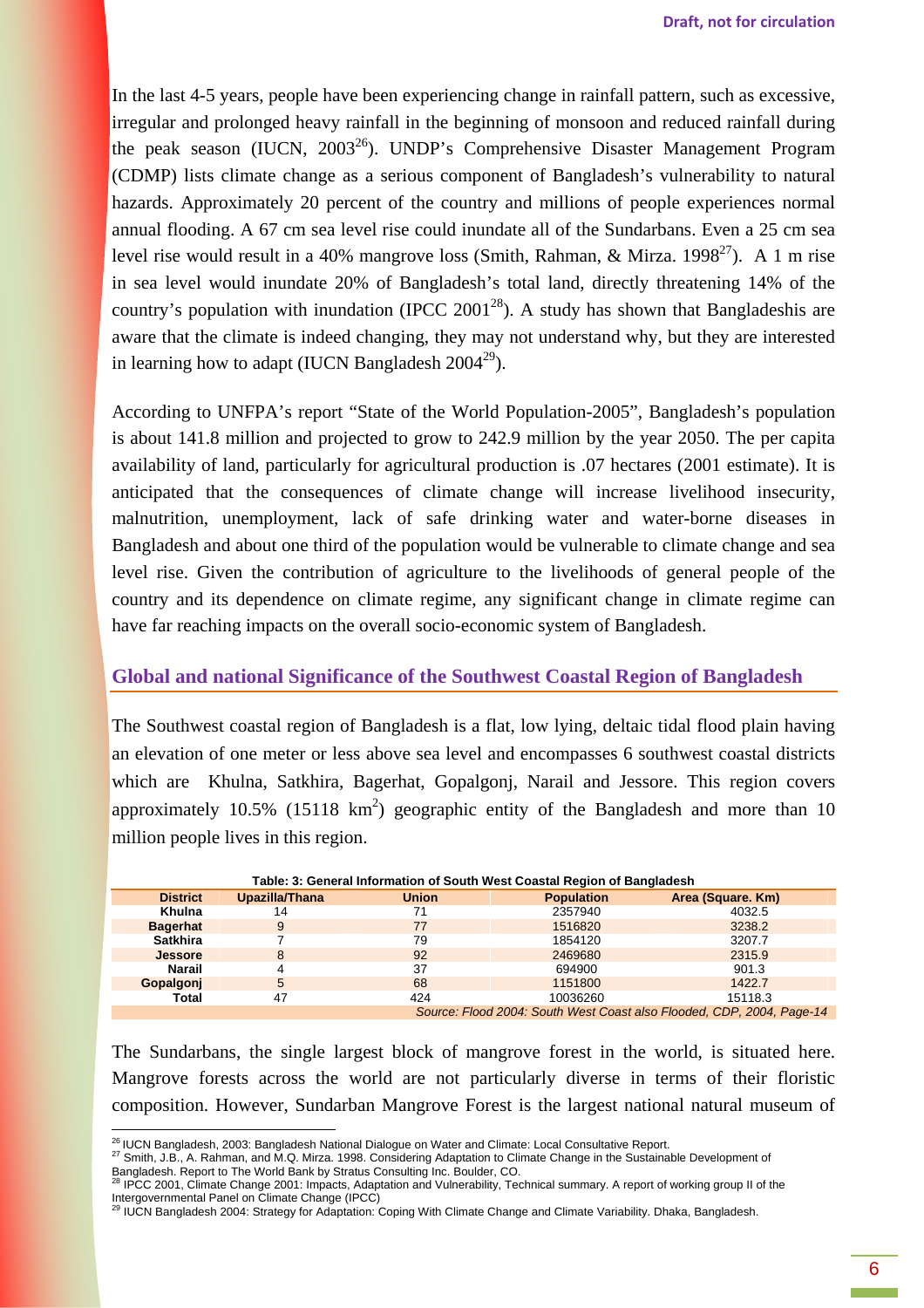the biodiversity and internationally significant ecosystem rich in bio-diversity especially compared with rainforest ecosystems.

According to International Union for Conservation of Nature (IUCN), no other mangrove ecological alcove in the world offers such a variety of associate mangrove vegetation as the Sundarbans does. It is the largest remaining habitat in the world for the Royal-Bengal Tiger.



| Table: 4: Direct economic contribution from Sundarban in Bangladesh                            |                      |                            |                                                                           |  |
|------------------------------------------------------------------------------------------------|----------------------|----------------------------|---------------------------------------------------------------------------|--|
| <b>Production</b>                                                                              | Taka<br>(in million) | <b>USD</b><br>(in million) | Contribution of forest resources in<br>terms of total products (in $\%$ ) |  |
| <b>Production from major forest resources</b>                                                  | 103785.00            | 1504.13                    | 65.28%                                                                    |  |
| <b>Other Production from other forest resources</b><br>(Land, Rive, canal, animals and others) | 55202.80             | 800.04                     | 34.72%                                                                    |  |
| <b>Total</b>                                                                                   | 158987.80            | 2304.17                    | 100.0%                                                                    |  |
| Source: Calculate from data in Badaban, February-2006, Page-54                                 |                      |                            |                                                                           |  |

According to Ramsar convention, the wetland of Sundarban area in very complex and it is recognized as on of the most organic productive area in the world. For outstanding natural value, the World Heritage committee of UNESCO inscribed the Sundarban of Bangladesh in the 798<sup>th</sup> World Heritage list by their 21st session in 6 December, 1997 and accordingly the Government of the People's Republic of Bangladesh declared the Sundarban as World Heritage Site in 1999.

| Table: 5: Statistics of Fully dependable peoples on Sundarban       |                              |                         |  |
|---------------------------------------------------------------------|------------------------------|-------------------------|--|
| <b>Types of Works</b>                                               | <b>Identity of people</b>    | <b>Number of people</b> |  |
| Collection of Fuel wood, Golpata and other forest resources         | <b>Baowali</b>               | 150000                  |  |
| Collection of honey and candles                                     | Mouwali                      | 8000                    |  |
| Snails collection and makes lime                                    | Chunari/Jongrakhuta          | 3000                    |  |
| Boat repairing and Making                                           | Sutor/Mistry                 | 2000                    |  |
| Sewing wood                                                         | Sutor                        | 1000                    |  |
| Depending labors on the Sundarban resources                         | Sutor                        | 15000                   |  |
| Depending business man on the Sundarban resources                   | <b>Fisher Man and others</b> | 115000                  |  |
| Other labors                                                        |                              | 10000                   |  |
| Source: Women Life in the Sundarban Impact Zone, CDP, 2003, Page-20 |                              |                         |  |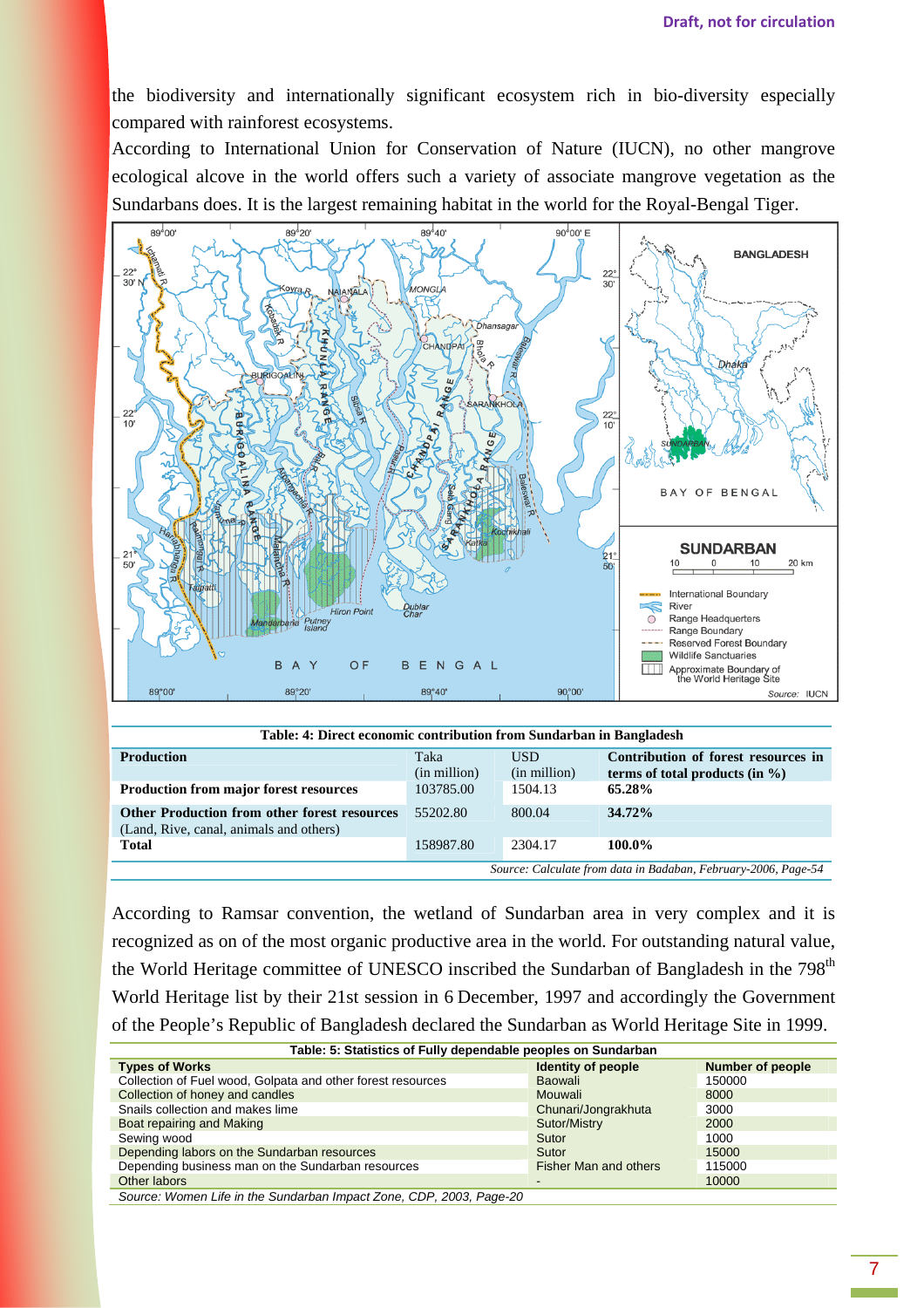## **Water imprisoned people: the victim of development relay race of International Financial and Aid Institutions**

Climate change is now getting as "talk of the world". Every corner of the world is busy to anticipating what would be the impact and how people would cope with the predicted scenario of the climate change regime. The policy paradigm is consistently stressing on finding climate change adaptation strategies, though the importance of mapping the baseline status and situation analysis based on

| Table: 6: Measurement of decreased wetland because of<br>establishing shrimp firm |                      |                                        |  |  |
|-----------------------------------------------------------------------------------|----------------------|----------------------------------------|--|--|
| Name of the<br><b>Districts</b>                                                   | Name of the Upazilla | <b>Decreased</b><br>wetlands in hector |  |  |
| Khulna                                                                            | <b>Batiaghata</b>    | 18                                     |  |  |
|                                                                                   | Dumuria              | 2,238                                  |  |  |
|                                                                                   | Rupsha               | 400                                    |  |  |
|                                                                                   | Kovra                | 217                                    |  |  |
| Jessore                                                                           | Paikgasa             | 4,440                                  |  |  |
| <b>Bagerhat</b>                                                                   | Mongla               | 20                                     |  |  |
|                                                                                   | Morelgonj            | 590                                    |  |  |
|                                                                                   | Rampal               | 16.750                                 |  |  |
| <b>Satkhira</b>                                                                   | Debhata              | 110                                    |  |  |
|                                                                                   | Shyamnagor           | 90                                     |  |  |
| Sources: CDP Field Research in 2003.                                              |                      |                                        |  |  |

community knowledge base have not yet received the deserved attention. Policy makers are debating on what strategies and policies are required to adapt to Climate Change.

Women and men often are forced to change their families' dietary practices when soil fertility has been drastically reduced due to over cropping, overgrazing, or erosion, or where there is a lack of fuel wood and potable water. Nutrition suffers when fuel wood shortages force households to economize on fuel by shifting to less nutritious foods that can be eaten raw or partially cooked, by eating partially cooked food that could prove toxic, by eating leftovers that

could rot in a tropical climate, or by skipping meals altogether $30$ . Although these nutritional changes affect all household members to some degree, women and female children bear the greatest burden in places where they eat last and least. Climate change will disproportionately affect the world's poor, approximately two thirds of whom are women. $31$  Women and children are most vulnerable to hunger related deaths and illness which would be indirectly exacerbated by climate change through increasing food and water shortages. Among the people who die from climate-induced disasters, more than four-fifth  $(85\%)$  of are women.<sup>32</sup>

The free trade market economy in the name of globalization has created scope for the exploitation of local wetland resources & products (shrimps) to the broader market through privatization of services. Unfortunately market economy through various business ventures already has shown potential threat to the needs and aspirations of future generations of the local water imprisoned community. If such trend continues, the sustainability of the future generations will also be endangered. Since the control over resources is strongly linked with power relationship, greater empowerment of water imprisoned communities is very much essential.

In the south-west coastal region of Bangladesh,

 $\overline{a}$ 

at least 1 person out of 10 is either permanently or seasonally (average 6 months) water imprisoned. Based on amount of income 52% of the households are absolute poor and 24% of the total households are extreme poor in this region.

<sup>&</sup>lt;sup>30</sup> Bina Agarwal, "Environmental Action, Gender Equity and Women's Participation," Development and Change 28 (1997):1-39.

<sup>31</sup> Friends of the Earth Australia, 2003, "Changing the future of the world's poor?" http://www.foe.org.au/download/future\_poor.pdf

<sup>32</sup> Mirza, MMQ (2003), Climate Change and Extreme Weather Events: can developing countries adapt? Climate Policy, vol 3, Issue 3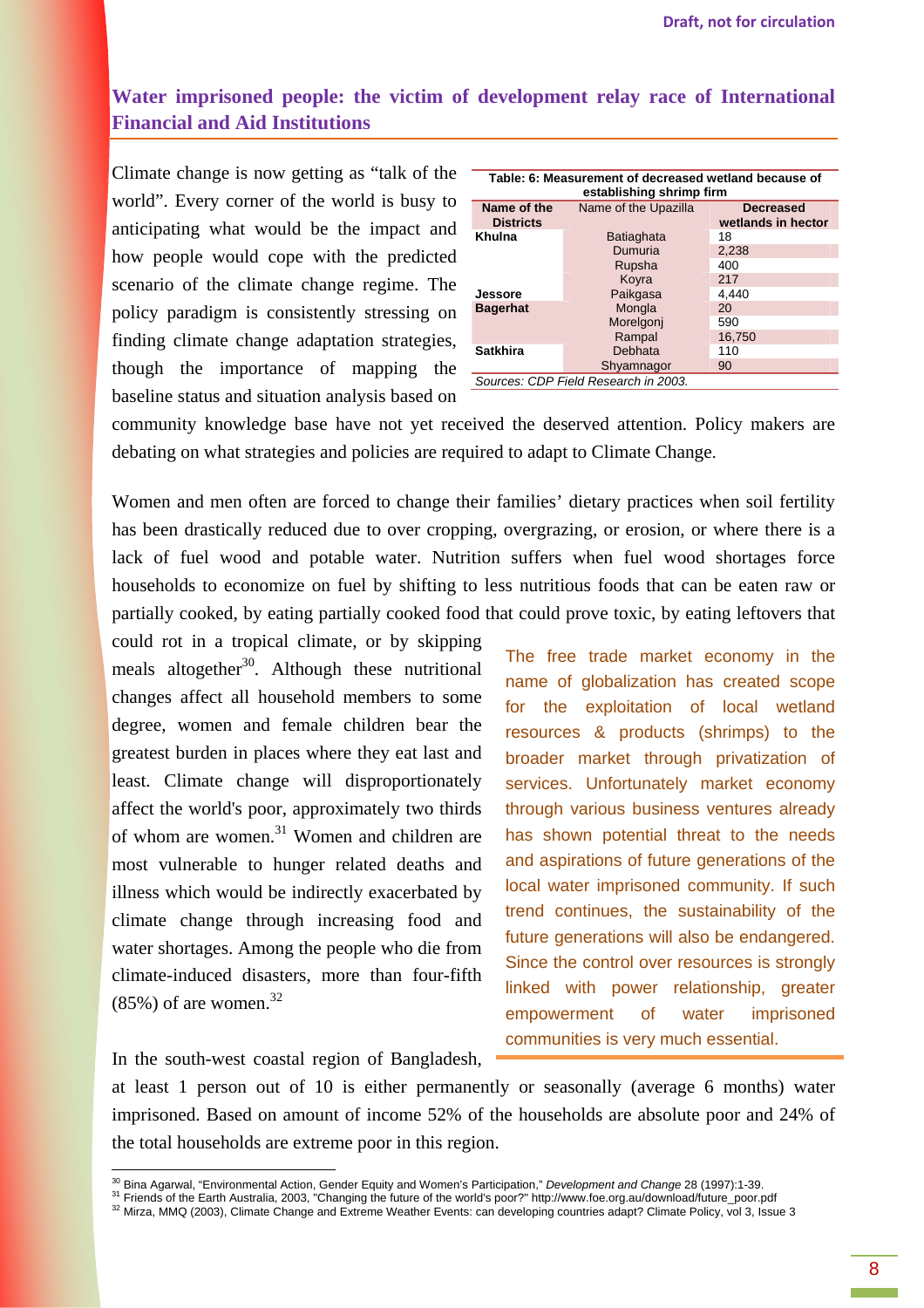**It took only 3 decades to make 12,000 hectares of land into permanently water-logged:** The Coastal Embankment Project (CEP) of the 1960's to protect the low lying lands as well as the lives and property of the inhabitants from the tidal surges had squeezed the floodplains of the tidal rives, stopped entry of tides (incoming tides cannot be washed out fully during ebb tides) and blocked silts in the wetlands, limited grazing and breeding ground of the marine fisheries. Through this project, 4000 km of high embankment were built, out of which 1566 km were in Khulna region alone, with 282 sluices, enclosing all the land within 37 polders. The period coincided with the introduction of High Yielding Varieties (HYV) of rice. But in the meantime, the heavy loads of floating soil sediments carried by the tides could not enter into the polders to enrich the land with decomposed organic material or compensate for the natural subsidence of the loose delta soil with the soil sediments. Gradual siltation on the riverbeds have resulted drainage congestion of the wetlands and waterlogging occurred in the coastal wetlands as the monsoon water could not be drained out through rivers. This resulted in permanent waterlogging of nearly 12,000 hectares.

**Permanent Waterlogging has decreased social power of the small land holders:** Most of the agricultural lands in the region are the low-lying areas and historically these lands are inundated to variable depths during monsoon season. Farmers generally used to grow a single crop of rice occasionally followed by some rabi crops locally where possible. But the crop yields were often used to be damaged by early and or late floods. But the ancestors of the wetland community used to live with eco-harmony. It has to be noted that in rural Bangladesh land is the major source of power besides kinship, family status, income and education. The ownership, access and control over land very often determine the economic and social position and power relation of individuals and family. In view of this fact, permanent waterlogging has also decreased social power of the small land holders.

**Role of International Actors to make people as water imprisoned:** Since 1980 a vast area of the southwest region became waterlogged and coastal communities have been facing the compulsion for discarding their key livelihood option- agriculture. Wetlands were turned into water logged areas due to unplanned shrimp firming. However, shrimp cultivation began to expand in response to rising market demand from the developed world and the World Bank and IMF guided policies. Since the mid-1980s Bangladesh's development strategy was broadly defined by, and closely guided under, the economy wide framework of *reform, stabilization and structural adjustment policies* advocated by the World Bank and the International Monitoring Fund. Throughout the 1980s and early 1990s, Bangladesh also obtained policy conditionality based structural adjustment credits from the WB in support of sectoral reform packages. Incidentally, the World Bank extended a credit amounting to  $SDR<sup>33</sup>$  20.6 million in 1998 to Bangladesh for "Shrimp Culture Project". Commercial shrimp farming in Bangladesh also got a crucial break with the implementation of the World Bank/UNDP investment programme of Tk. 1000 million (US\$ 30.0 million) in the late 1980s and early 1990s which helped furnish

<sup>33</sup> SDR: special drawing right is an international reserve asset created by the IMF; one SDR = 1.33 US\$ in 1998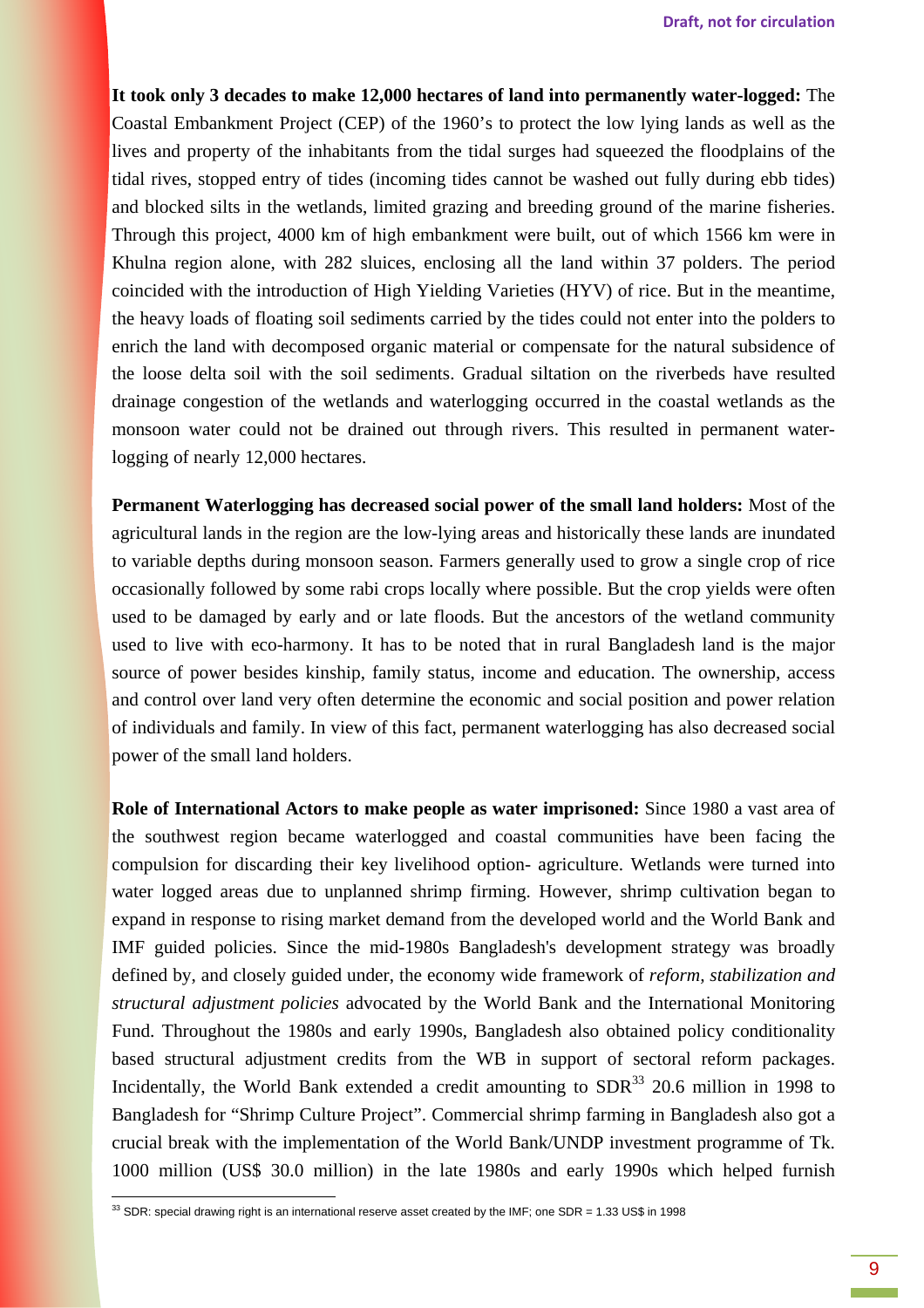Bangladesh's prawn industry with infrastructure, technology and foreign advice. The government also contributed with a number of incentives covering amendments to land-lease laws, subsidized credit and a nine-year tax holiday.

The Khulna-Jessore Drainage Rehabilitation Project (KJDRP) is a classic example of how IFIs in the name poverty reduction, increased production and employment creation jeopardize the sustainability of natural resources and endanger the livelihood of the millions of people who are dependent upon those resources. ADB used a complex and climate-sensitive ecosystem as their natural laboratory in the name of poverty reduction and employment creation. Moreover, the project did not address the fundamental problem of water logging, agricultural development navigation of rivers as the plan was faulty as that of WPDA in early 1960s.It has created more problem rather than solution. The KJDRP Project was designed to allow brackish water shrimp culture in the lower southwest part34 to promote export oriented growth in aquaculture production to support global shrimp trade. The practice of shrimp has drastically reduced the mangrove forests and destroyed the breeding habitat for many fishes within the Sundarban Impact Zone (SIZ). The rapid growth of the unplanned practice of shrimp farming has been causing a great harm to the local environment, extinction of the traditional livelihood practice as well as creating social conflict among the local communities within the Sundarban Impact Zone.

**An Active process of transforming poor coastal people into water imprisoned people is ongoing:** The process of transforming poor coastal people into water imprisoned people is still very active and accelerating through the free trade market economy. The free trade market economy in the name of globalization has created scope for the exploitation of local wetland resources & products (shrimps) to the broader market through privatization of services. Unfortunately market economy through various business ventures already has shown potential threat to the needs and aspirations of future generations of the local water imprisoned community. At present, the unplanned and externally controlled mode of shrimp cultivation is the key root cause of current environmental degradation and livelihood insecurity in the southwest coastal region of Bangladesh. Although shrimp aqua-culture might be projected as beneficial in the national economic context, in the local sphere, shrimp cultivation has thrown an evil shadow over the lives of the people of the region. The negative impact of shrimp culture on the land is manifested through salinisation and water logging. Water logging promoted Shrimp farming and now shrimp firms are promoting water logging. This envisages that the process of making poor coastal people into water imprisoned people is still very active and accelerating. The net effect of salinity in water and water logging is land degradation through a loss of soil fertility, which leads to reduction in agriculture production, irreversible damage to traditional economic activities and at the end making livelihood endangered.

<sup>&</sup>lt;sup>34</sup> ADB, 2004: Project Completion Report on The Khulna-Jessore Drainage Rehabilitation Project (Loan 1289-Ban[Sf]) In Bangladesh, PCR: BAN 21087, Asian Development Bank, September 2004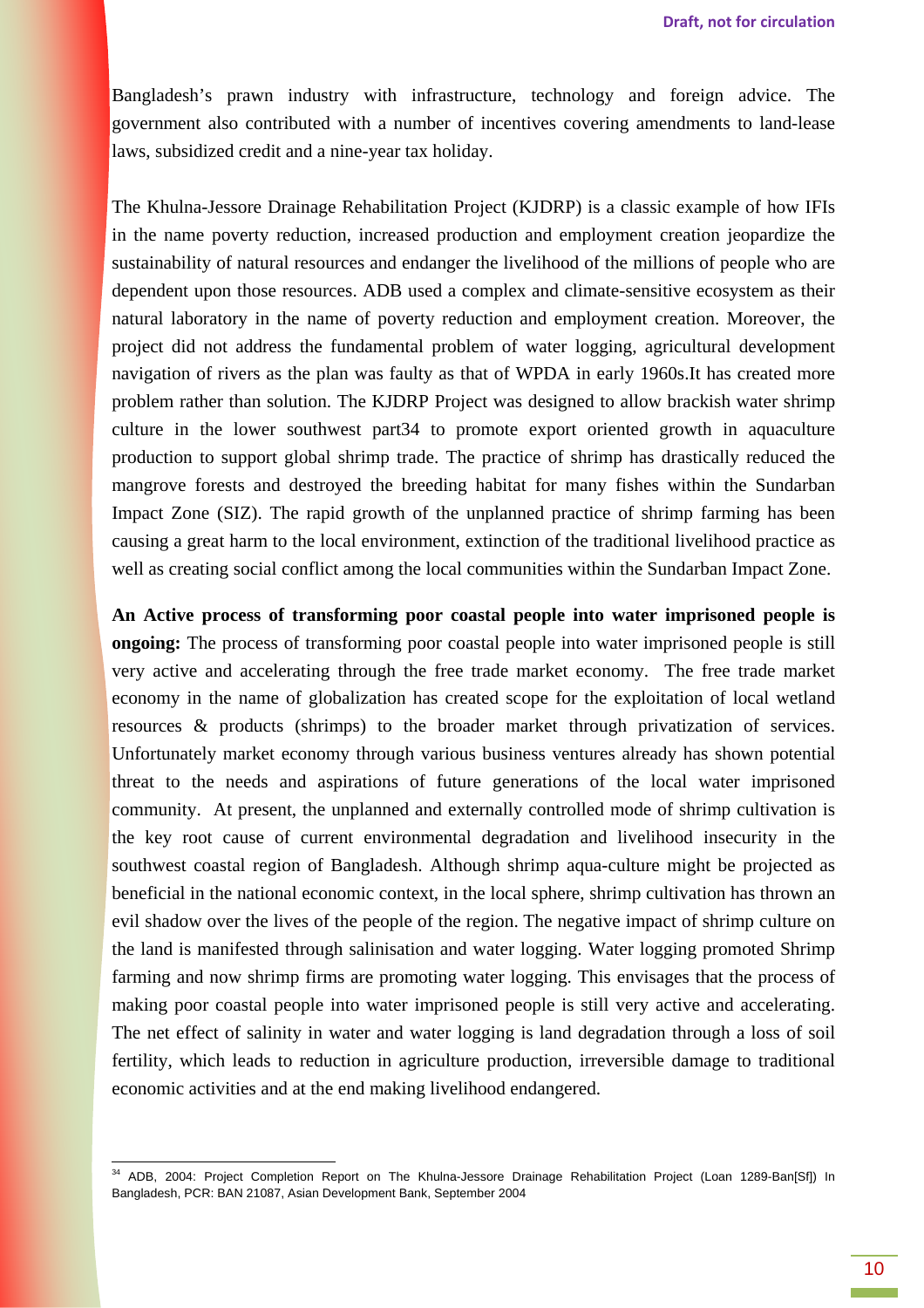**Living with climate change future: Struggles of the water imprisoned people for minimal human security** 



The SW coastal region has already been identified as one of the most vulnerable geographic entity of the world due to global climate change. Although a few of the NGOs have initiated some work on climate change, the Government of Bangladesh has not yet adequately realized the consequences of climate change in terms of environmental governance.

The need for a National Policy on Climate Change has been expressed time and again by the civil society of the country since early 1990s. However, till to date, no national policy measures or strategic action plan are in place to comprehensively address climate change. The representative Government departments or extension offices have not yet adapted any innovative approaches to combat the likely climate change threats.

The current population in the south-west coastal region of Bangladesh is about 10 millions. The

rural-urban population ratio is close to 84:16 except Khulna district. Percentage of immigrants in this part of coastal zone is close to 6 percent for each district (except Khulna district, where immigrants are about 33 percent of total population). Agriculture based traditional festivals and fairs are commonly found in this zone. Nabannya (festival in harvesting season when various types of sweet meats are made from new rice grains), Ambabaty (festival of making the earth fertile with plantation) etc are common festivals here. The natural resource base provides coastal people with materials for building houses, cooking fuel, raw materials for handicrafts, etc.

In the south-west coastal region of Bangladesh, at least 1 person out of 10 is either permanently or seasonally (average 6 months) water imprisoned. Based on amount of income 52% of the households are absolute poor and 24% of the total households are extreme poor in this region.

Water imprisoned people are living without human security (food insecurity, health insecurity, domestic water insecurity and so on). Water imprisoned people in southwest coastal region of Bangladesh are highly dependent on the natural resource base in the sustaining their livelihoods. Consistent income, food security, drinking water, health, and housing are considered as the important wellbeing issues by the water imprisoned poor people in waterlogged areas. Their aspects of quality of life is guided by the very existence of human security, not mere a question of better accessible or availability rather a question of continuity.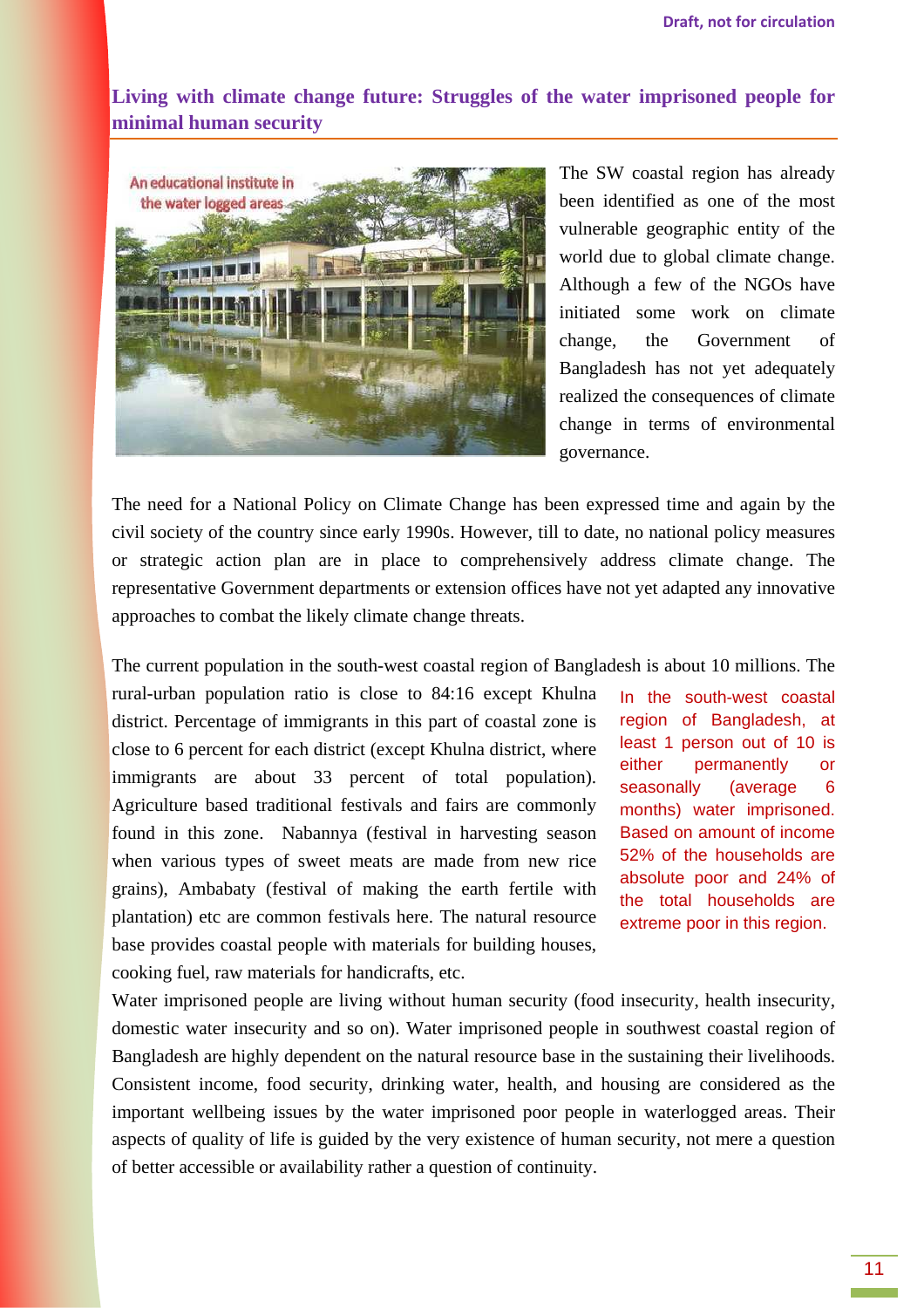If we see the security of life of the water imprisoned poor people in the water logged areas, we will feel that their income is affected due to consequences of salinity, waterlogging and/or siltation through reduced livestock, lack of home gardening, less fishes in rivers, etc. Their food security is affected by salinity, waterlogging, and loss of biodiversity. Their agricultural lands have been transformed into shrimp ponds. Shrimp culture has adversely affected the potential crop-mix, cropping intensity, crop calendar and the overall cropping pattern in the areas. Polders and



shrimp culture has cut off traditional dry season activities such as grazing cattle and goats, home gardening etc. Shrimp farming need saline water round the year and gradual expansion of shrimp farming (annually 7% of the total landmass) expanded saline area simultaneously.

The shrimp farmers have forcibly occupied the agricultural lands of the poor and disrupted the traditional livelihood occupations of the poor people consequently marginal farmers have now turned to the forest in search of an alternative source of livelihood, thus increasing pressure on the steadily depleting resources of the Sundarbans. The surplus labor force of the former agriculture sector is not accumulated in the shrimp farming. Thousands of farmer families, both with land and land-less, were rendered destitute due to permanent water-logging. Social harmony has disrupted by the inland mass-migration, and many people who lost their occupations resorted to extraction of forest resources from the Sundarban. This large influx of new people caused much damage to the bio-diversity in the Sundarban. One study has reported that long term inundation has destroyed the traditional fish population of the coastal regions.

Food is affected by salinity, waterlogging, and loss of biodiversity. Access to food has been adversely affected because of the reduced food, livestock and fish production as explained in earlier section. In addition, the reduced employment opportunities have reduced the people's capacity to buy food on the market. Increasing salinity, waterlogging, scarcity of fresh water and unavailability of nutritious foods affect public health and personal safety. Salinity has been changing the harvesting process, crop production, plant diversity and severe scarcity of food in the coastal regions of Bangladesh. Salinity has already encroached 21% of the cultivated land in the North-west coastal area within last three decades. Around 56% of the rivers in this area are contaminated by salinity. Drinking water is mainly affected by the increasing salinity in the coastal region. The fresh water shallow aquifers are contaminated by saline water. Housing affected due to function of salinity. Mud houses are mostly vulnerable to saline water. Also tidal surge and waterlogging wash out the mud houses.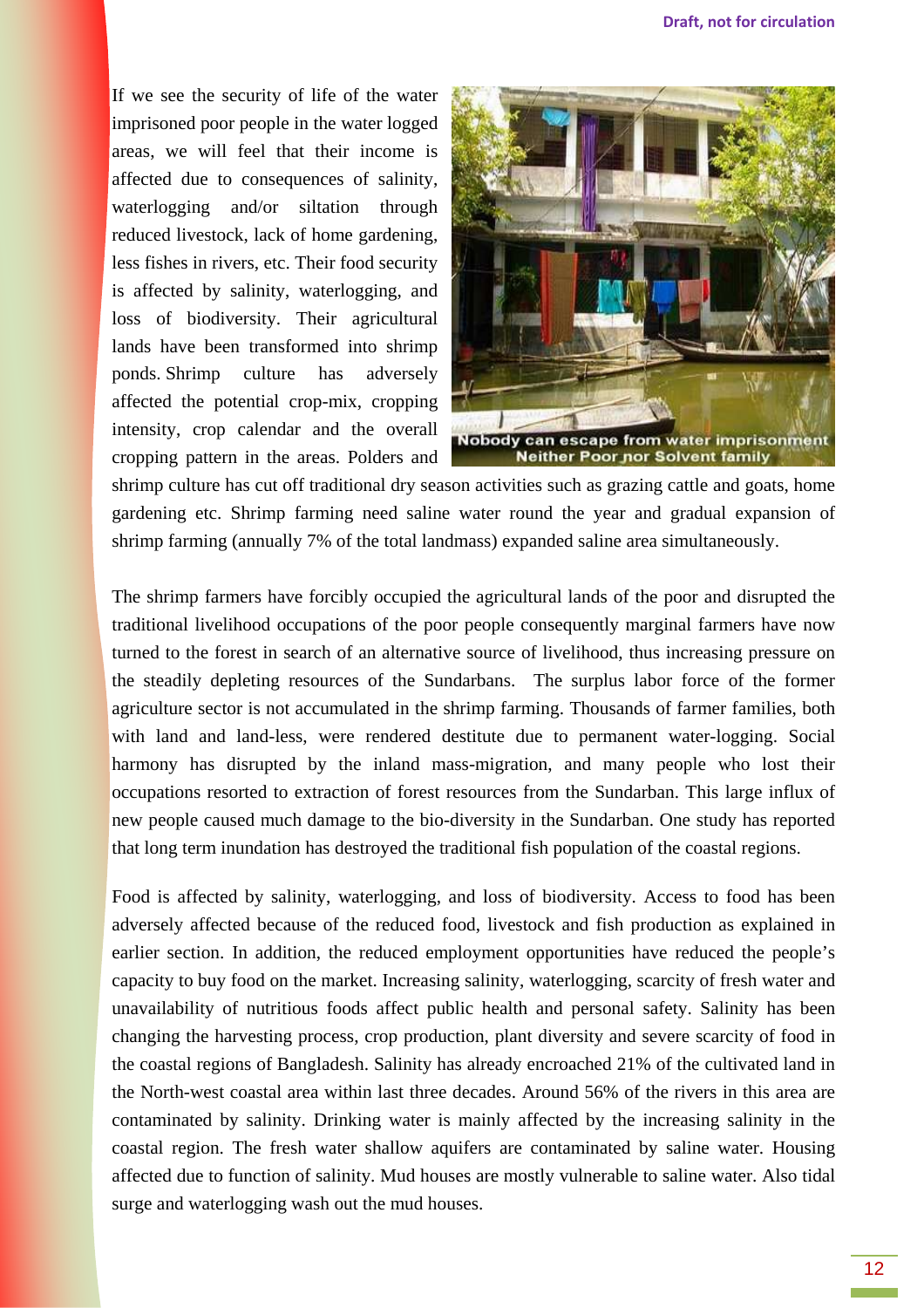The struggle of water imprisoned people is not only limited to protest but also intellectual towards innovation. Water imprisoned community use their traditional techniques, knowledge and the conventional wisdom to cope with the flood and submerged condition.

Surveys conducted in villages and rural areas clearly show that Bangladeshis are aware that the climate is indeed changing, they may not understand why, but they are interested in learning how to adapt. Apart from natural disasters, other indicators of climate change are manifested themselves in the form of erratic weather patterns such as prolonged fogginess, changing temporal and spatial pattern of precipitation are among a few that are observed. Also, floods are occurring in unusual places and during unexpected times of the year, putting greater strains upon traditional coping and adaptation strategies.

Source: IUCN Bangladesh 2004, "Strategy for Adaptation: Coping With Climate Change and Climate Variability". Dhaka, Bangladesh.

The poor farmers who are now water imprisoned are unable to bear the cost and risk shrimp cultivation though it is consistently promoted by the government and IFIs. Daily expenditure to cultivate shrimp is beyond the capacity of the coastal poor. Even if they do it, they do not get any profit after bear the expenditure as they have no control over market. Instead of shrimp firming, the poor farmers and water imprisoned people are working to adopt the Sundarban ecosystem and wetland friendly alternative livelihood options such as mele and soil-less floating cultivation.

## **Lessons learned from the alternative livelihood approach of the water imprisoned people: the local knowledge for addressing global climate change future**

The SW coastal region has already been experiencing the effects of rising sea levels, water logging, flood, cyclone, poor drainage through river systems, siltation and saline intrusion. As a result, farming systems have been seriously disrupted with few coping mechanisms available to local people to adjust to the new situation.

| Table 6: Comparative yields per acre in soil based and<br>floating bed agriculture                          |             |                  |  |
|-------------------------------------------------------------------------------------------------------------|-------------|------------------|--|
| Crop                                                                                                        | Soil-based  | <b>Soil-less</b> |  |
| <b>Beans</b>                                                                                                | 5 tons      | 21 tons          |  |
| <b>Beets</b>                                                                                                | 4 tons      | $12$ tons        |  |
| Potatoes                                                                                                    | 8 tons      | 70 tons          |  |
| Cabbage                                                                                                     | 13000 lb    | 18000 lb         |  |
| Cucumbers                                                                                                   | 7000 lb     | 28000 lb         |  |
| <b>Tomatoes</b>                                                                                             | $5-10$ tons | 60-300           |  |
|                                                                                                             |             | tons             |  |
| Source: Haq, Rezaul, A.H.M. et al, 2002, Soil less agriculture in<br>Bangladesh, Grameen Trust, Bangladesh. |             |                  |  |



The current shrimp practices did not enhance social equity rather imposes soaring social costs (conflicts, fragmenting and dividing community) through disputes between local and outside landowners over land tenure and user rights, and conflicts between paddy farmers and shrimp cultivators. Indiscriminate conversion of the mangrove forests into shrimp farms has resulted in the destruction of marine breeding grounds and the erosion of shorelines.

The destruction of the mangroves has far-reaching ecological implications for the whole of the region. A

large number of local varieties of fish have disappeared and nutrient content of the soil has diminished, resulting in drastic reductions of land productivity. Viral contamination in shrimp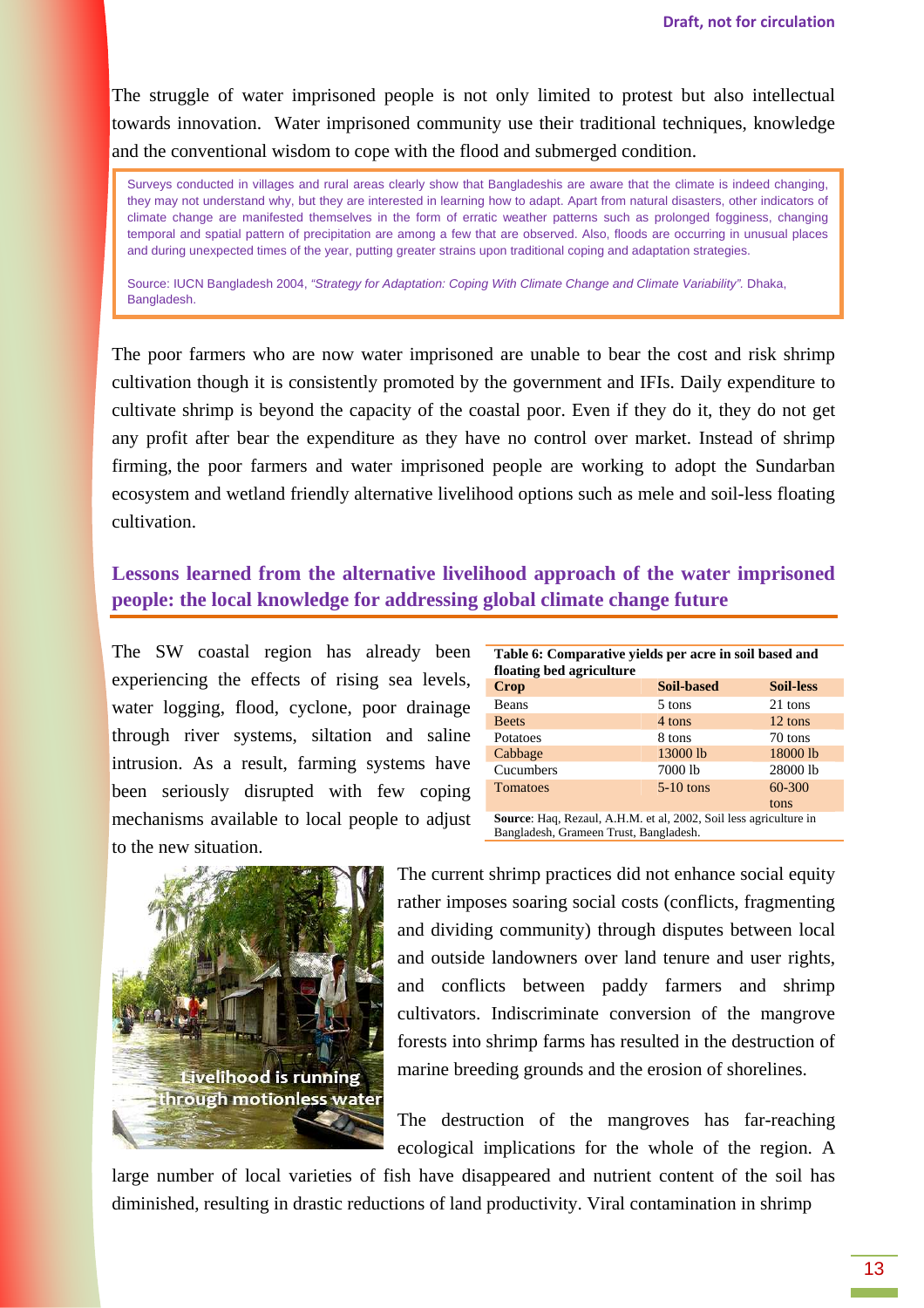farms has also brought about tremendous losses not only to the shrimp, but also to the biodiversity in areas under cultivation by semi-intensive methods. Social forestry is no longer possible in many areas which have been under shrimp cultivation for relatively long periods of time. Case studies, using a "before-after" approach, carried out in villages of southern Bangladesh show important changes in local occupation structure subsequent to introduction of shrimp cultivation in the region.

**The floating agriculture firms could be an effective coping mechanism for small farmers to adapt with climate induced sea level rise.**

Coastal Development Partnership (CDP), a national environmental & human rights activist organization in Bangladesh, have recognized that the agriculture based on Floating Firming (FF) of the water imprisoned people could be the most effective way to cultivate any crops in the wetlands and waterlogged area without disturbing ecological process.

| Table: 05: alternative livelihood approach of the water imprisoned people                |                                            |                              |  |  |
|------------------------------------------------------------------------------------------|--------------------------------------------|------------------------------|--|--|
| <b>Adaptation Items</b>                                                                  | <b>Strategy</b>                            | <b>Present Situation</b>     |  |  |
| <b>Innovation</b>                                                                        | <b>Floating Cultivation</b>                | <b>Getting Popular</b>       |  |  |
|                                                                                          | Fish cultivation in cages                  | <b>Getting Popular</b>       |  |  |
| <b>Adaptation for</b>                                                                    | Mixed fish and duck firming                | <b>Getting Popular</b>       |  |  |
| <b>Alternative livelihood</b>                                                            | Duck firming                               | <b>Getting Popular</b>       |  |  |
| <b>Mitigation/Reduction of</b>                                                           | Tree Plantation to the surroundings of the | Not yet popular              |  |  |
| the losses /damages                                                                      | waterlogged area                           |                              |  |  |
| <b>Adaptation/ Changes in</b>                                                            | Carry water from far                       | Social Problems are creating |  |  |
| traditional practice                                                                     | Carry fuel wood from here and there        | Social Problems are creating |  |  |
| <b>Migration</b>                                                                         | Force to leave the region                  | numbers are increasing       |  |  |
| Source: Water Logging in the South West Coastal region of Bangladesh, CDP, 2004, Page 40 |                                            |                              |  |  |

*Source: Water logging in the South West Coastal region of Bangladesh, CDP, 2004, Page-49* 

Community Float Firm (CFF) could be an effective alternative option for fisher folk community though it is not yet explored. Government Fisheries Department barred fishermen for not catching fish in the rainy season (3 or 4 months). During this period, as the fisher folk community is not having any alternative livelihood option, floating cultivation could support their livelihoods. The Floating Vegetables Garden (FVG) involves the cultivation of vegetables on floating beds of water hyacinth, a weed that grows prolifically on ponds and rivers. CDP with the support from Action Aid are doing a participatory action research on "Hanging Vegetable Garden (HVG) with the water imprisoned community in the SW coastal region to promote cultivation of vegetables and fruits on homestead plots for household consumption and market in water logged and highly saline areas. The techniques are yet to be adapted to the specific conditions of different areas SW region; it already showed very potential and received popularity to the beneficiary area. In HVG, vegetables are planted in earth pots and irrigated with their own system in the saline areas by the supervision of the women. Mele is a reed (Cyperus Tagetiformis, sedge-like marsh grass in wetlands) that is used to produce mats that are widely used for sitting and sleeping on, and can be grown under waterlogged conditions. Mele cultivation is economically viable for the local communities but there are some local problems in this sector like lack of capital, lack of water availability, lack of seeds etc.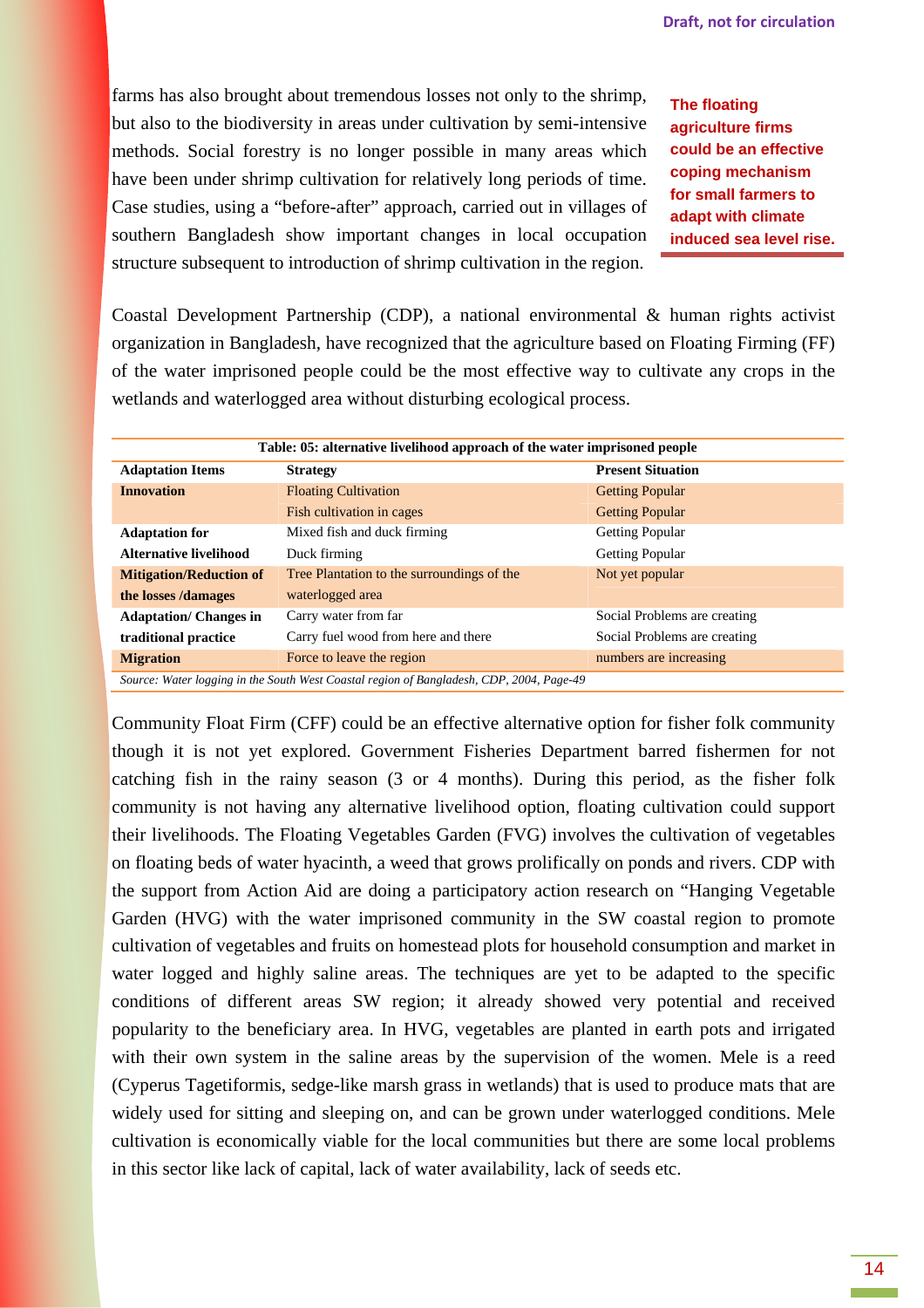If we see the security of life of the water imprisoned poor people in the water logged areas, we will feel that their income is affected due to consequences of salinity, waterlogging and/or siltation through reduced livestock, lack of home gardening, less fishes in rivers, etc. Their food security is affected by salinity, waterlogging, and loss of biodiversity. Their agricultural lands have been transformed into shrimp ponds. Shrimp culture has adversely affected the potential crop-mix, cropping intensity, crop calendar and the overall cropping pattern in the areas. The net effect of salinity in water and water logging is land degradation through a loss of soil fertility, which leads to reduction in agriculture production, irreversible damage to traditional economic activities and at the end making livelihood endangered.

Due to inadequate communication system in the waterlogged area, the farmers are bound to sell their products in the local markets where usually market is very small. If they would get scope to send their products in bigger market, then they would get good price and might increase the production. This imposes that marketing strategies for community products also have to be devised to make community based alternative livelihood options successful.

Traditionally in the monsoon season when salinity is low, one cycle of paddy cultivation is possible for people. Rest of the year due to salinity the land is left fallow. In this period cultivation of saline tolerant nonrice crops like maize, grass etc. can provide fodder for cattle that encourages local people to raise livestock along with other benefits. Ultimately the livelihood options increase. Saline tolerant non-rice crops like maize, grass as fodder etc can be promoted to increase crop rotation along with retention of Nitrogen and other nutrients in soil for a longer time than usual. This enhances rice production by supplying necessary nutrients to soil.

#### **The floating cultivation system: is it the agriculture of climate change future?**

Floating cultivation system is perhaps the only way to continuing the livelihood within the wetland without any change of natural environment. As a poor country Bangladesh will be more vulnerable by the effect global climate change. The floating agriculture firms could also be an effective coping mechanism for small farmers to adapt with climate induced sea level rise. The advantage of saving crops in floating method of agriculture during flood situation at community level has been observed. It has to be noted that the southwest coastal zone of Bangladesh is identified as the most vulnerable zone if the sea level rises. It is very easy to production more crops from a single land by floating cultivation and irrigation is not needed to floating cultivation. The floating cultivation can help to women for develop her self-employment. Women usually take care of the crops and cut the crops in floating cultivations. Besides, this floating cultivation provides more production with far less expenditure than traditional agriculture. Moreover, the residue of the floating cultivation can be used as good natural fertilizer for normal cultivable land.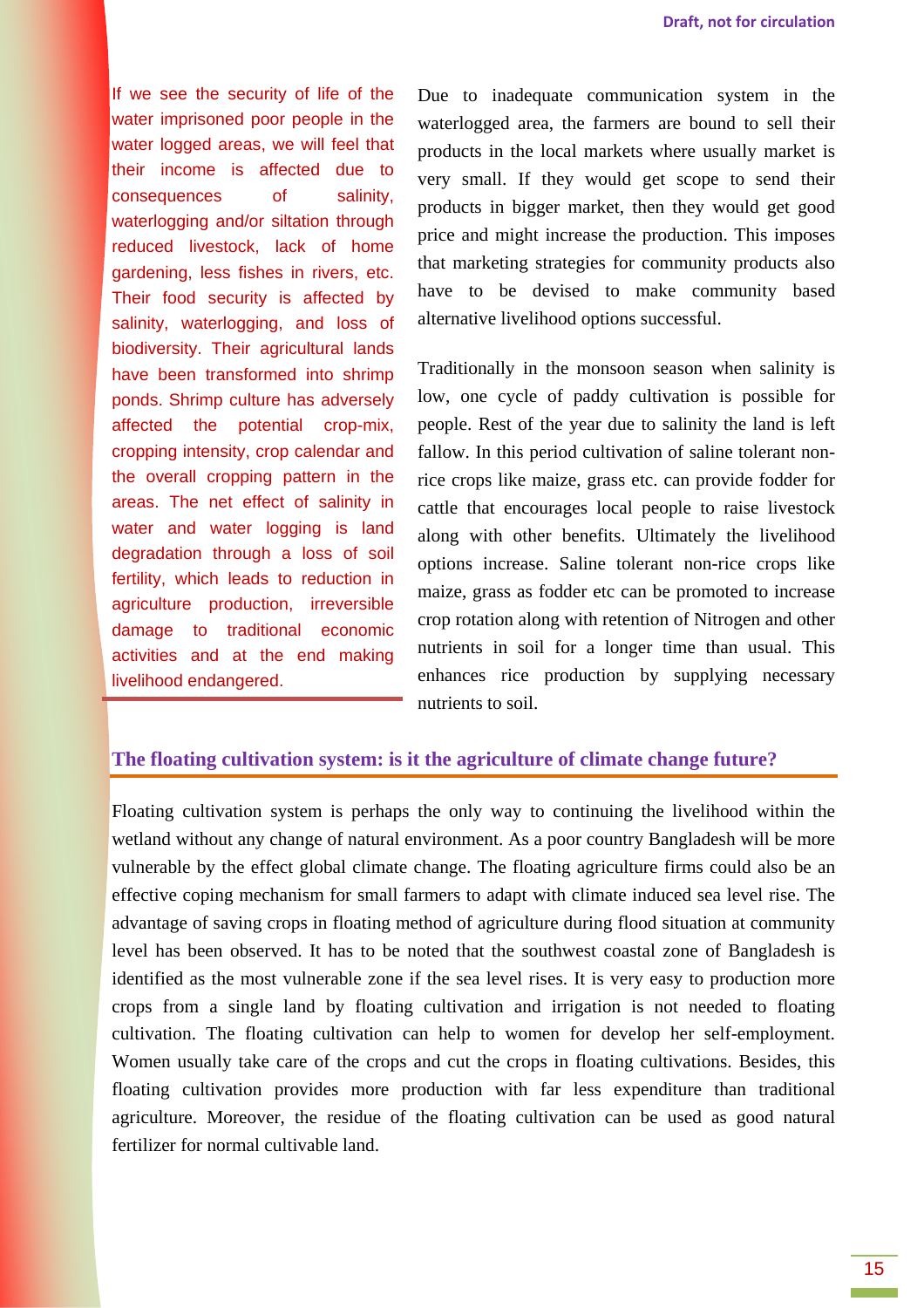#### **Conclusion**

More than 70 percent of the lands of the SW coastal region in Bangladesh are barely one meter above mean sea-level and below high-tide level. The predicted impacts of climate change will not only increase the difficulties for water imprisoned people but also in securing their livelihoods, maintaining health and safety and achieving sustainable development.

A few NGOs are working on the introduction of saline-tolerant varieties of chili, mustard, maize and potato. However, the long-term impact of such introduction to the Sundarban ecosystem has to be thoroughly researched. Experts have recommended that if traditional knowledge on floating system is properly mapped, then it could be extended and popularize as profitable cultivation by the join collaborative effort of GO, NGOs and local farmers Besides, the process of transferring traditional knowledge and technology of floating (soilless) cultivation from "Farmer to Farmer" has to be initiated.

The protected Sundarban ecosystems and its dependent populations are getting fragmented and unwise practice of resource exploitation is ongoing. An urgent intervention effort is required to strengthen community involvement and redirect development interventions towards conservation and wise management of the natural resource base of the Sundarban Mangrove Forest. As the productivity and the capacity of the

**The literate community or civil society, whatsoever we call ourselves,** 

*Are we ready to learn from the illiterate poor to adapt our lifestyle with climate change future?*

Sundarban Ecosystem have greatly been reducing, the livelihood insecurity of the rural poor is increasing. The 6 million rural poor, who are directly dependent upon the Sundarban, would face greater food insecurity and vulnerability in future. It is axiomatic that there is no way except to explore the process that could be reversed for ecosystem degradation as well as to empowering the large section of people economically and politically through their increased access to resources, institution, transfer and adoption of new technology, and diversification of livelihood options.



 The one (1) million water imprisoned coastal people in Bangladesh is living such a way which is only possible through the transgression of coastline towards inland. They are not only imprisoned by surrounding water but also facing salinity problems which is increasing alarmingly. Strong solidarity & proactive role from the global civil society is required because, the problems of the "water imprisoned community" is local but the power players are global and linked with the existence of the largest single block of

mangrove forest in the world, Ramsar wetland and world heritage site-the Sundarbans.